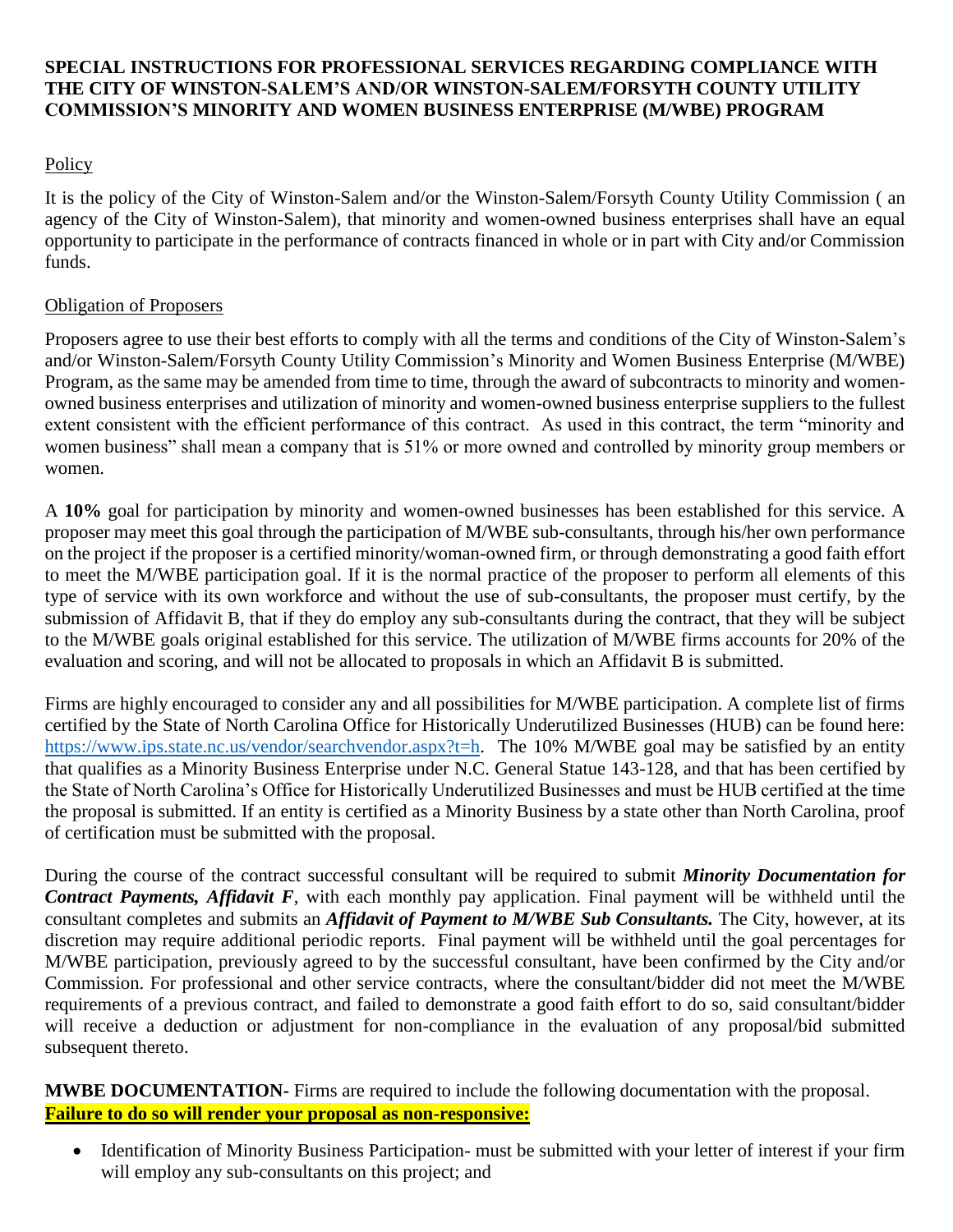- Affidavit A- Listing of Good Faith Efforts; or
- Affidavit B- Intent to Perform Contract with Own Workforce, if the proposer intends to perform 100% of the work required for the contract without the use of sub-consultants.
- Subcontractor/Supplier Utilization Form- List **all** non-M/WBE subcontractors and suppliers that you intend to use on this contract.

**Additional M/WBE Forms-** To be utilized by the firm that is awarded the contract with the Owner

- Affidavit E- Minority Utilization Commitment Form
- Affidavit F- Minority Documentation for Contract Payments, M/WBE Replacement Request Form, and the Final Affidavit of Payment to M/WBE Sub-consultants.

It is mandatory that the **Identification of Minority Business Participation form** and **Affidavit "A" Listing of Good Faith Efforts** be properly completed, and notarized as defined in the document specifications and submitted with the Bid/Proposal (unless the prime consultant/contractor intends to perform 100% of the work with Own Workforce and properly executes Affidavit B). If the proposer is a certified M/WBE firm, and will be performing less than 100% of the work, then the proposer should indicate the percentage/dollar amount that they will perform, in addition to the remaining work performed by other M/WBE firms.

The **Identification of Minority Business Participation form** must include all M/WBE firms to be used on this project and the total percentage of the proposal that will be performed by businesses who will be subcontractors, vendors, or suppliers on this project. Additional information such as business phone number, work types, city/state, and minority category are important and useful. Failure to list, at a minimum the business name and the total percentage and/or dollar amount of firms contracting will render your proposal as non-responsive and will not be considered for award. If the proposer has no minority participation, they shall indicate this by entering the word "none" or the number "0."

The **Affidavit B Intent to Perform Contract with Own Workforce** form must be executed with the Proposal/Bid **only** if the prime consultant/contractor intends to perform 100% of the work required for the proposal/contract without the use of sub consultants. If the prime consultant/contractor is an M/WBE firm, they must indicate such on Affidavit B in order to receive the full 20% credit during the evaluation.

Actual participation achieved or offered shall not be determinative on the issue of good faith efforts. Further, if other factors, other than factors (a) through (g) listed on Affidavit A, are considered, they may be used to credit the contractor's good faith efforts, but not to discredit them.

In accordance with the **Minority Utilization Commitment Form "Affidavit E"**, no sub consultant/subcontractor who is identified and listed on Affidavit E may be replaced with a different sub consultant/subcontractor unless:

A) the sub consultant/subcontractor's proposal/bid is later determined by the prime consultant/contractor to be nonresponsible or non-responsive, or the listed sub consultant/subcontractor refuses to enter into a contract for the complete performance of the work, or

B) With the approval of the City of Winston-Salem M/WBE office for the good cause demonstrated. Prior to substituting a sub consultant/subcontractor, the prime consultant/contractor shall identify the substitute sub consultant/subcontractor and inform the City of Winston-Salem M/WBE office of its good faith efforts; including the MWBE Replacement Request Form.

**Questions or inquires relative to City of Winston-Salem's Minority and Women Business Enterprise (M/WBE) Program must be directed to Jakira Westbrook, Business Inclusion Manager at [jakirab@cityofws.org](mailto:jakirab@cityofws.org) or phone 336-734-1238.**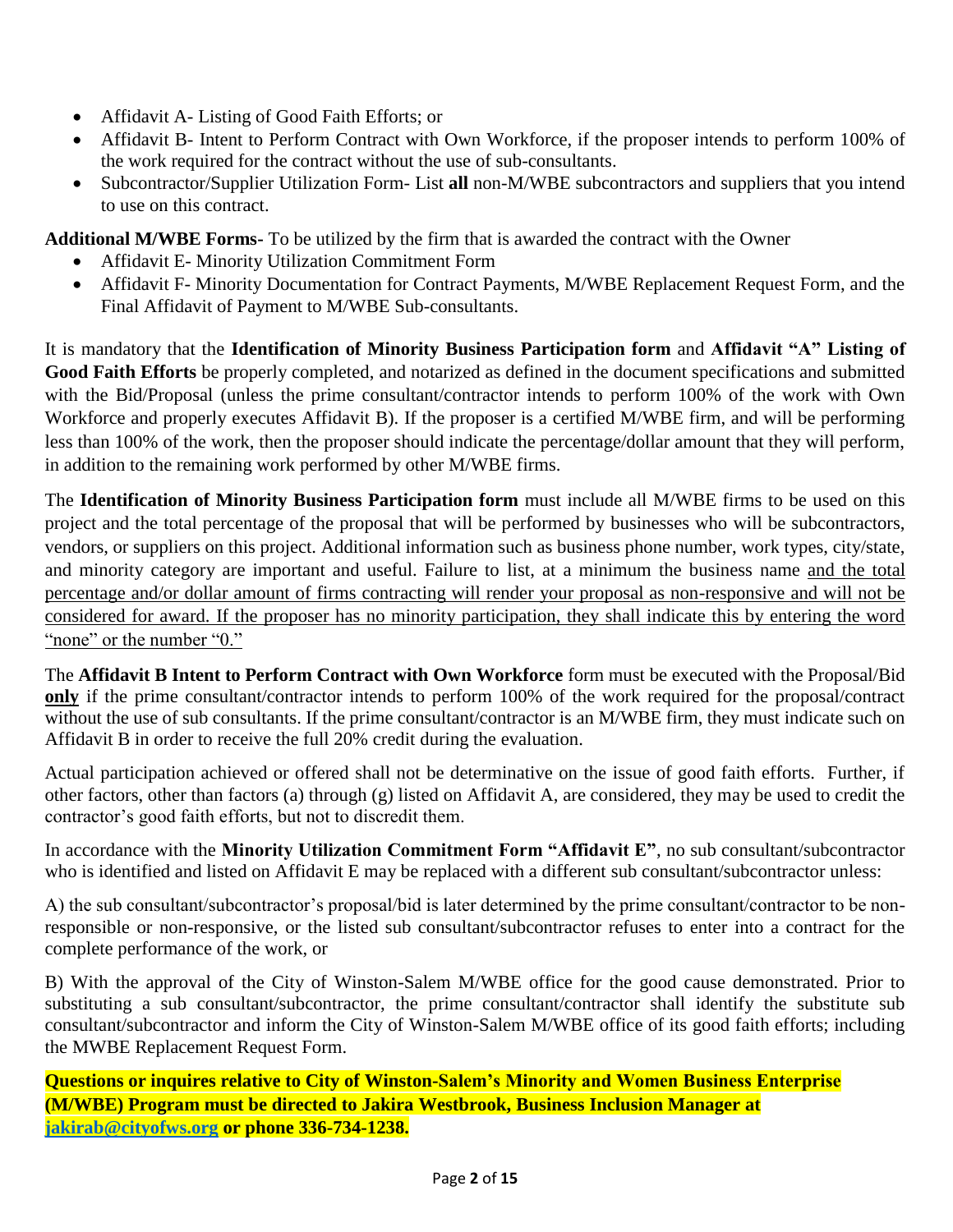# **\*\*\*MUST BE SUBMITTED WITH PROPOSAL\*\*\***

(unless the consultant intends to perform 100% of the work with Own Workforce)

#### **IDENTIFICATION OF MINORITY BUSINESS PARTICIPATION**

|                                                                                                                                | (Name of Project)    |                |                                                 |
|--------------------------------------------------------------------------------------------------------------------------------|----------------------|----------------|-------------------------------------------------|
| I,                                                                                                                             |                      |                |                                                 |
|                                                                                                                                | (Name of Consultant) |                |                                                 |
| $\alpha$ do hereby certify, as $\frac{1}{\alpha}$                                                                              |                      |                | (insert title and name of company)              |
| that on this project, $\_\_$                                                                                                   |                      |                | (insert name of company) will use the following |
| M/WBE firms as consultants. A proposer may meet the 10% goal through the participation of M/WBE sub-                           |                      |                |                                                 |
| consultants and/or through their own performance on the project if the proposer is a certified minority and/or                 |                      |                |                                                 |
| woman-owned firm.                                                                                                              |                      |                |                                                 |
| The Proposer shall identify on its proposal the M/WBE firms to be used on this project as subcontractors, vendors, or          |                      |                |                                                 |
| suppliers and the total percentage of the proposal that will be performed by each minority business. Failure to list, at a     |                      |                |                                                 |
| minimum, the minority firm business name and the total percentage of M/WBE firms contracting will render your                  |                      |                |                                                 |
| proposal as non-responsive and will not be considered for award. If the Proposer has no minority participation, they           |                      |                |                                                 |
| shall indicate this on the table below by entering the word "None" or the number "0." <b>Blank forms will not be deemed to</b> |                      |                |                                                 |
| represent zero participation.                                                                                                  |                      |                |                                                 |
| <b>Minority Firm Name</b>                                                                                                      | <b>Minority</b>      | <b>Type of</b> | <b>Percent of Project</b>                       |

| <b>NUTROLITY FIFTH INSHITE</b> |                   | <b>миногну</b> | <b>T</b> Abe of | <b>Fercent of Froject</b> |
|--------------------------------|-------------------|----------------|-----------------|---------------------------|
| <b>Phone Number</b>            | <b>City-State</b> | Category*      | Work            | Work                      |
|                                |                   |                |                 |                           |
|                                |                   |                |                 |                           |
|                                |                   |                |                 |                           |
|                                |                   |                |                 |                           |
|                                |                   |                |                 |                           |
|                                |                   |                |                 |                           |
|                                |                   |                |                 |                           |
|                                |                   |                |                 |                           |
|                                |                   |                |                 |                           |
|                                |                   |                |                 |                           |
|                                |                   |                |                 |                           |
|                                |                   |                |                 |                           |
|                                |                   |                |                 |                           |
|                                |                   |                |                 |                           |
|                                |                   |                |                 |                           |
|                                |                   |                |                 |                           |
|                                |                   |                |                 |                           |
|                                |                   |                |                 |                           |
|                                |                   |                |                 |                           |
|                                |                   |                |                 |                           |
|                                |                   |                |                 |                           |
|                                |                   |                |                 |                           |
|                                |                   |                |                 |                           |
|                                |                   |                |                 |                           |
|                                |                   |                |                 |                           |
|                                |                   |                |                 |                           |

\* Minority Categories: Black, African American (B), Hispanic (H), Asian American (AA), American Indian (AI), Female (WF), Socially and Economically Disadvantaged (SE), and Disabled (D).

The total percentage of M/WBE firms contracting will be \_\_\_\_\_\_\_\_\_\_\_\_\_\_\_\_%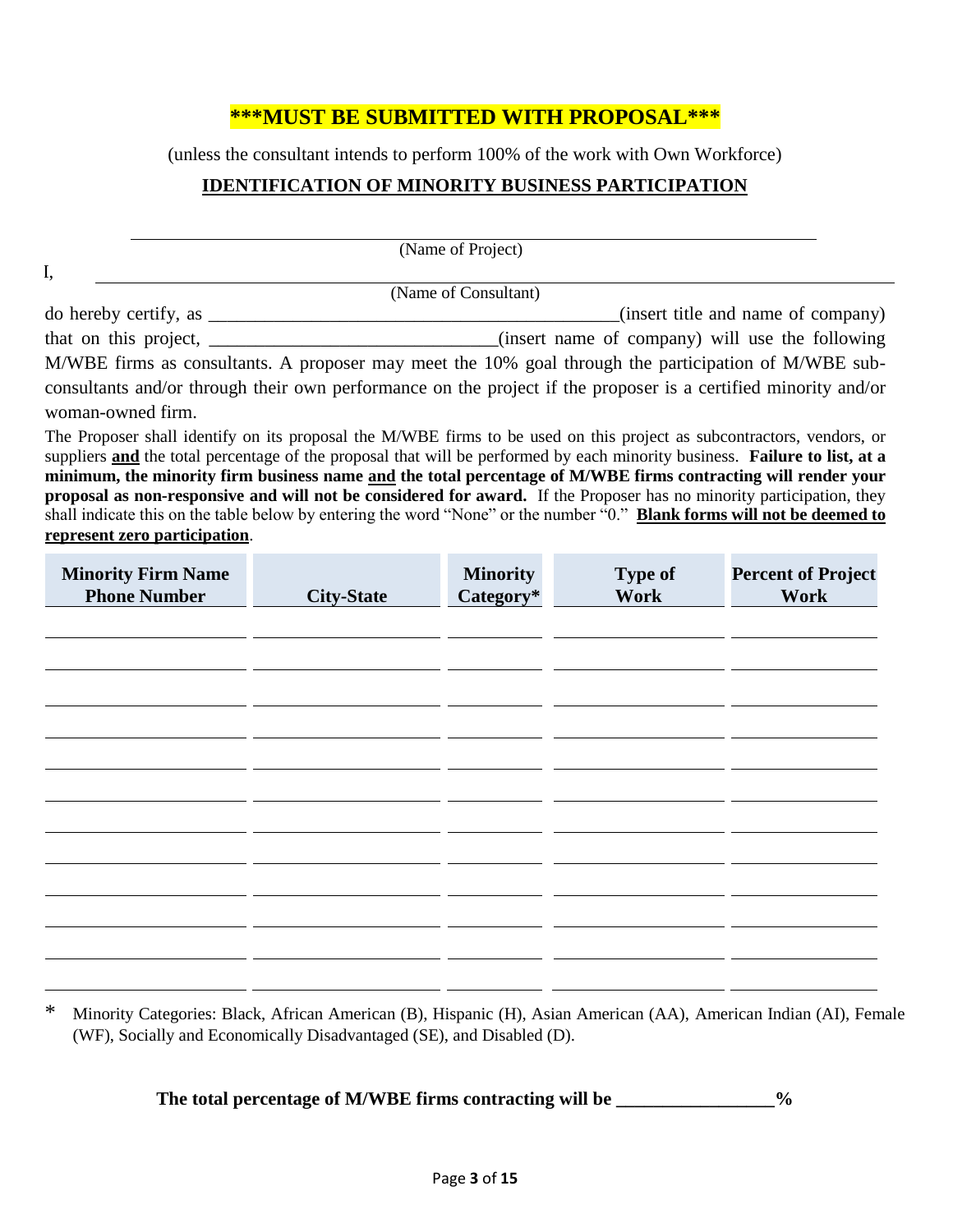## **\*\*\*MUST BE SUBMITTED WITH PROPOSAL\*\*\***

(Unless the prime consultant intends to perform 100% of the work with Own Workforce)

#### **AFFIDAVIT A: GOOD FAITH EFFORTS**

Project:

A 10% goal for participation by minority/women owned businesses has been established on this proposal. A proposer may meet this goal through the participation of M/WBE sub-consultants and/or through their own performance on the project if the proposer is a minority/woman-owned firm. Please list below all M/WBE firms to be used on this proposal.

Affidavit of

(Name of Proposer)

I hereby do certify that this documentation is a true and accurate representation of my MWBE participation and my good faith efforts. (Attach additional sheets if required).

| <b>Minority Firm Name</b><br><b>City-State</b> | <b>Phone</b><br><b>Number</b> | <b>Minority</b><br>Category* | <b>Type of</b><br>Work | <b>Percent of</b><br><b>Project Work</b> |
|------------------------------------------------|-------------------------------|------------------------------|------------------------|------------------------------------------|
|                                                |                               |                              |                        |                                          |
|                                                |                               |                              |                        |                                          |
|                                                |                               |                              |                        |                                          |
|                                                |                               |                              |                        |                                          |

\*Minority Categories: Black, African American (B), Hispanic (H), Asian American (AA), American Indian (AI), Female (WF), Socially and Economically Disadvantaged (SE), and Disabled (D).

If the established 10% goal for participation by minority/women owned businesses is not achieved, the **proposer must provide, with the proposal, the following documentation** to the Owner of their Good Faith Efforts to meet the goals set forth in these provisions.

Examples of documentation include, but are not limited to, the following evidence.

|     | <b>Description</b>                                                                                                                                                                                                                                                                                                                                                                                                                                                                                                                                                                                                                                                              | <b>Points</b> | <b>Awarded</b><br><b>Points</b> |
|-----|---------------------------------------------------------------------------------------------------------------------------------------------------------------------------------------------------------------------------------------------------------------------------------------------------------------------------------------------------------------------------------------------------------------------------------------------------------------------------------------------------------------------------------------------------------------------------------------------------------------------------------------------------------------------------------|---------------|---------------------------------|
| (a) | Did your firm advertise in general circulation, professional<br>association, or minority focus media concerning subcontracting<br>opportunities? NOTE: A consultant must advertise in all three<br>mediums to receive full value for this item).                                                                                                                                                                                                                                                                                                                                                                                                                                | 15            |                                 |
|     | (b) Did your firm provide written notice to a reasonable number of<br>specific M/WBE firms that their interest in the contract is being<br>solicited, at least 10 days before proposals are due to allow<br>M/WBE firms time to participate? Please provide a copy of the<br>solicitations sent to at least 3 minority firms from the source list<br>provided by the owner for each subcontract to be let under this<br>contract (if 3 or more firms are shown on the source list). Each<br>solicitation shall include a specific description of the work to be<br>subcontracted, location where the RFP can be reviewed, and name of<br>representative of the lead consultant. | 15            |                                 |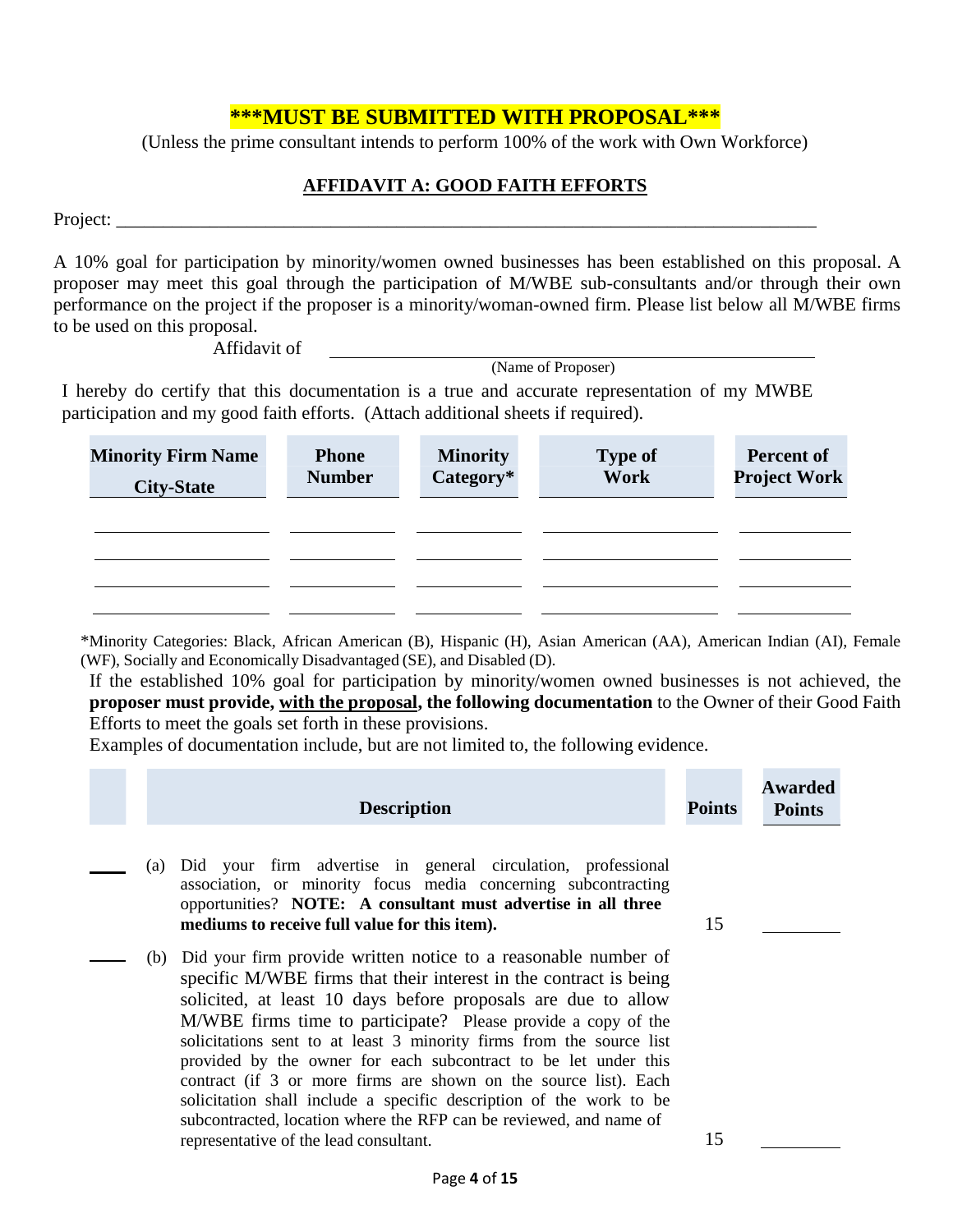## **GOOD FAITH EFFORTS (continued)**

×

|     | <b>Description</b>                                                                                                                                                                                                                                                                                                                                                                                                                                           | <b>Points</b> | <b>Awarded</b><br><b>Points</b> |
|-----|--------------------------------------------------------------------------------------------------------------------------------------------------------------------------------------------------------------------------------------------------------------------------------------------------------------------------------------------------------------------------------------------------------------------------------------------------------------|---------------|---------------------------------|
|     | (c) Did you follow up initial solicitation of interest by contacting<br>M/WBE firms to determine with certainty whether the M/WBE<br>firms are interested? Please include telephone log of follow up<br>calls you made to confirm interest.                                                                                                                                                                                                                  |               |                                 |
|     |                                                                                                                                                                                                                                                                                                                                                                                                                                                              | 10            |                                 |
|     | (d) How did your company identify and select portions of the work<br>to be performed by M/WBE firms in order to increase the<br>likelihood of M/WBE participation? Please provide a copy of<br>documentation where this information was included.                                                                                                                                                                                                            |               |                                 |
|     | (e) What services were used from the City of Winston-Salem's<br>M/WBE office; available minority community organizations;<br>minority contractors' groups; local, state, and federal minority<br>business assistance offices; and other organizations that provide<br>assistance in the recruitment and placement of M/WBE firms?<br>Please provide a copy of this documentation.<br>Note: A proposer must utilize at least two agencies to receive          | 15            |                                 |
|     | full value.                                                                                                                                                                                                                                                                                                                                                                                                                                                  | 10            |                                 |
|     | (f) Did your company negotiate a joint venture or partnership<br>arrangement with minority firms to increase opportunities for<br>minority participation when possible? Please provide copy of<br>any documentation (could be included in Solicitation Letter)<br>advising M/WBE firms what type assistance was available or<br>outlining any other steps taken to fulfill this requirement.                                                                 |               |                                 |
|     |                                                                                                                                                                                                                                                                                                                                                                                                                                                              | 10            |                                 |
| (g) | Did your company provide quick pay agreements and policies to<br>enable minority contractors and suppliers to meet cash flow<br>demands? What procedures were initiated to fulfill this requirement<br>and how were the M/WBE firms informed of this assistance?<br>Evidence of implementation from previous projects in the past 5<br>years can be submitted.<br>Note: A proposer can receive up to 5<br>points for offering; 10 points for implementation. | 15            |                                 |
|     |                                                                                                                                                                                                                                                                                                                                                                                                                                                              |               |                                 |
|     | <b>Total Points</b>                                                                                                                                                                                                                                                                                                                                                                                                                                          | 90            |                                 |

**NOTE:** A proposer must accumulate at least **55 points** to demonstrate a **"Good Faith Effort"** was made. Partial points may be awarded when the complete requirement of an item is not met.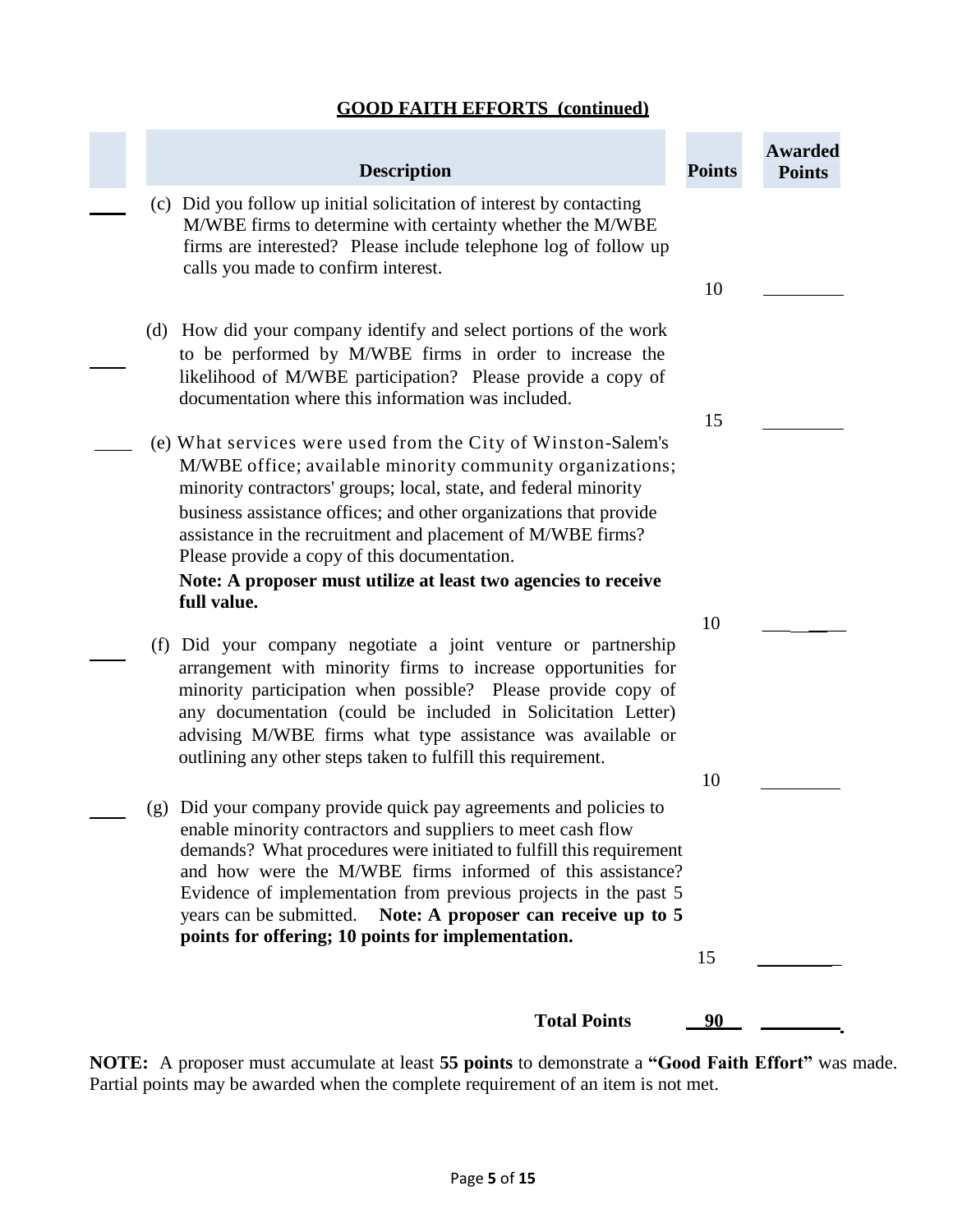# **GOOD FAITH EFFORTS (continued)**

| Date: $\frac{1}{\sqrt{1-\frac{1}{2}} \cdot \frac{1}{2}}$        | Signature<br>Title $\overline{\phantom{a}}$          |
|-----------------------------------------------------------------|------------------------------------------------------|
| me this $\_\_\_\_\$ day of $\_\_\_\_\_\_\$ , 20 $\_\_\_\_\_\$ . |                                                      |
|                                                                 | Notary Public: My commission expires:<br><b>SEAL</b> |

# **Identification of Minority Business Participation & Good Faith Effort Notarization**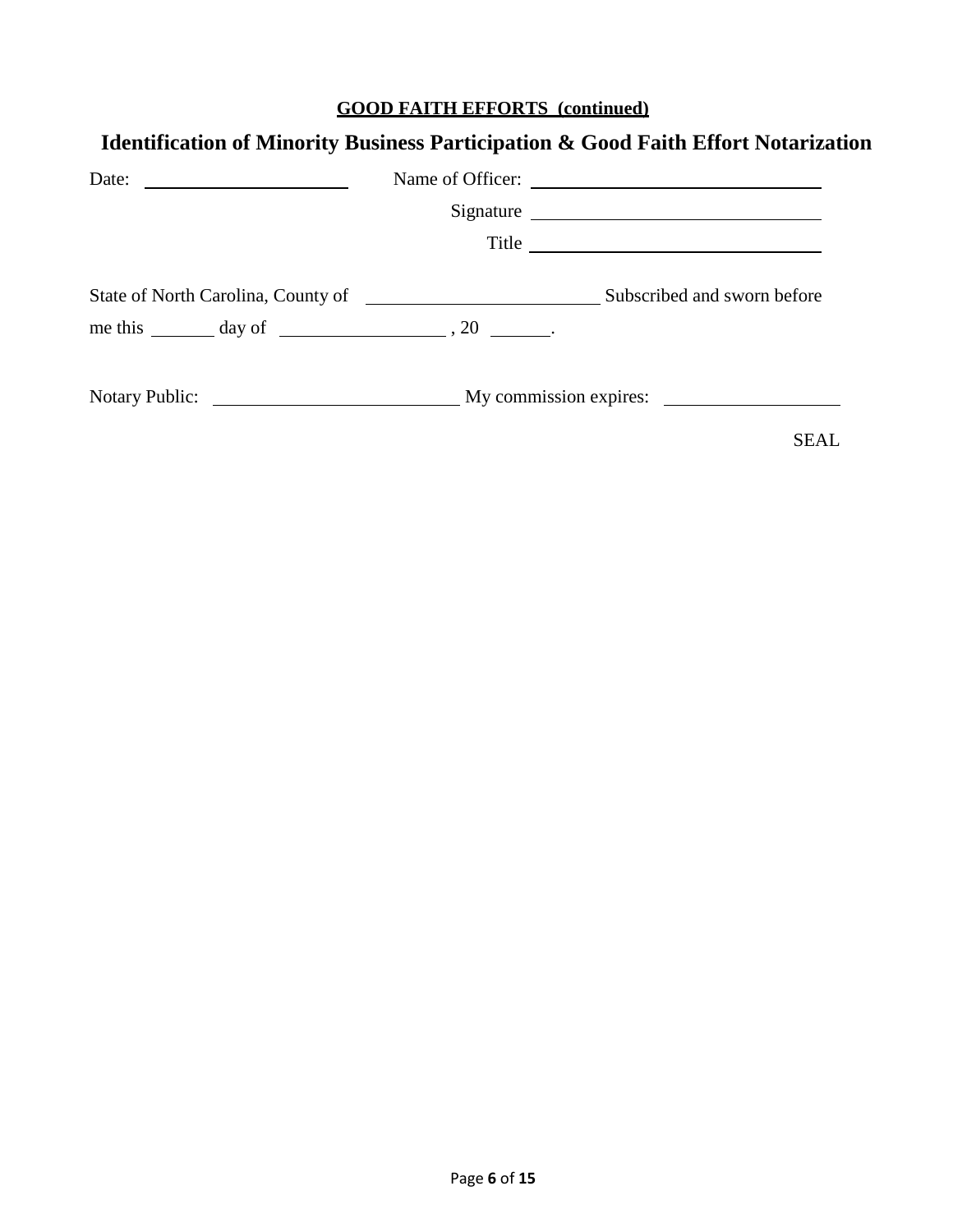#### **\*\*\* MUST BE SUBMITTED WITH PROPOSAL \*\*\***

#### **SUBCONTRACTOR/SUPPLIER UTILIZATION FORM**

List below all non-M/WBE subcontractors and suppliers that you intend to use on this contract. NOTE: you will only receive credit for certified minority or woman-owned firms. If the Proposer has no non-M/WBE participation, they shall indicate this on the table below by entering the word "None" or the number "0." **Blank forms will not be deemed to represent zero participation and failure to fill in the blank will cause your bid to be deemed non-responsive.**

**Name of Project:** 

Name of Consultant:

| Firm Name & Phone<br><b>Number</b> | <b>City-State</b> | <b>Type of Work</b> | <b>Percent of Project</b><br>Work |
|------------------------------------|-------------------|---------------------|-----------------------------------|
|                                    |                   |                     |                                   |
|                                    |                   |                     |                                   |
|                                    |                   |                     |                                   |
|                                    |                   |                     |                                   |
|                                    |                   |                     |                                   |
|                                    |                   |                     |                                   |
|                                    |                   |                     |                                   |
|                                    |                   |                     |                                   |
|                                    |                   |                     |                                   |
|                                    |                   |                     |                                   |
|                                    |                   |                     |                                   |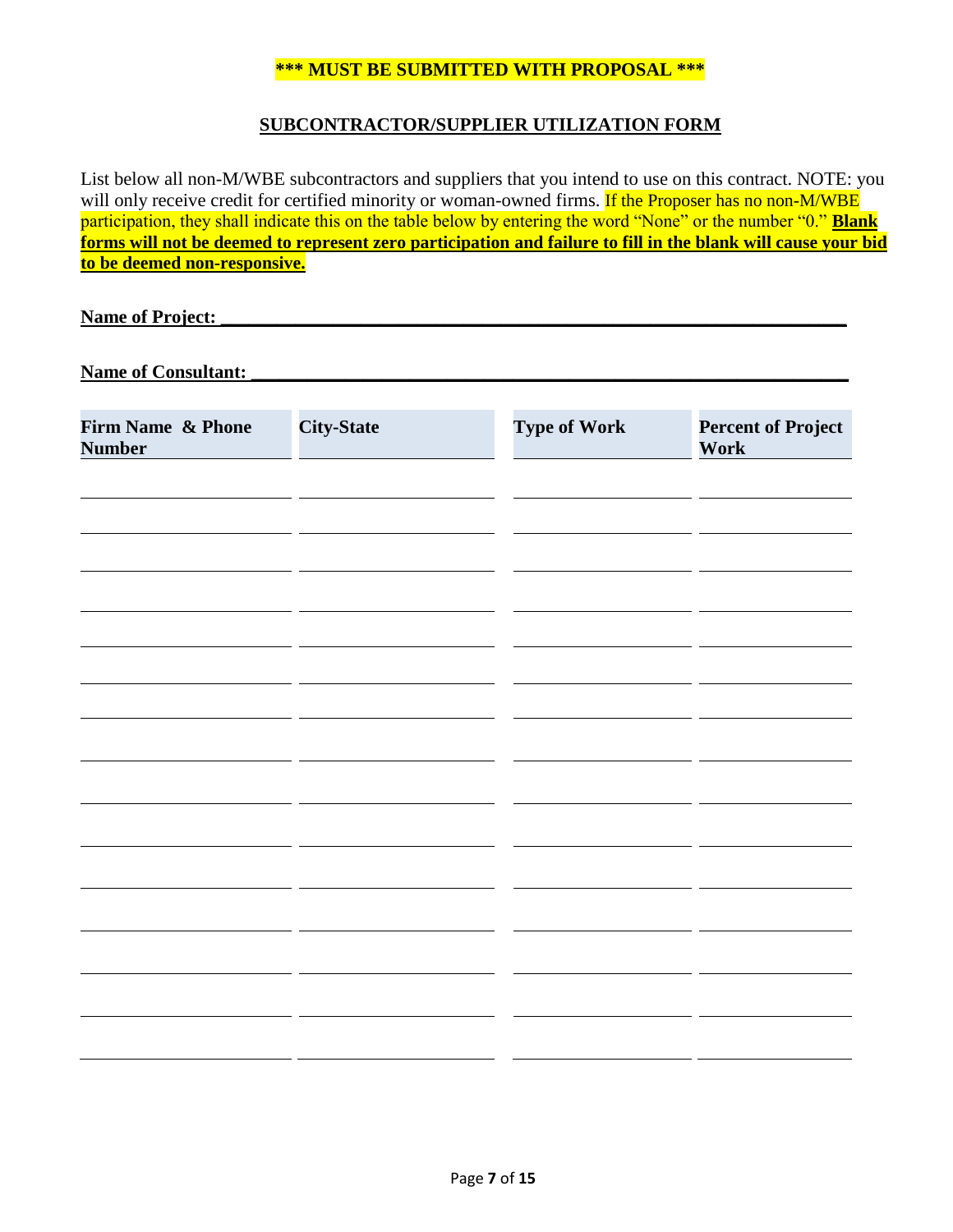## **MUST BE SUBMITTED WITH PROPOSAL, IF APPLICABLE**

## **AFFIDAVIT B**

#### **INTENT TO PERFORM CONTRACT WITH OWN WORK FORCE**

County of

Affidavit

(Name of Firm)

I, hereby, certify that it is the intent of the aforesaid firm to perform 100% of the work required for the contract:

(Name of Project)

In making this certification, the Proposer states:

- That the proposer does not customarily subcontract elements of this type project,
- Normally performs, has the capability to perform, and will perform all elements of the work on this project with his/her own current work force, and
- Agrees to provide any additional information or documentation requested by the City of Winston-Salem in support of the above statement.

## **The following information is requested and may be used during the proposal evaluation process. Bidder certifies that:**

We ( ) are a Historically Underutilized Business (HUB) certified by the State of North Carolina.

We ( ) are a minority business enterprise

We ( ) are not a minority business enterprise

- If yes, please identify in the appropriate box below:
	- ( ) Black
	- ( ) Hispanic
	- ( ) Asian American
	- ( ) American Indian
	- ( ) Female
	- ( ) Socially and Economically Disadvantaged
	- ( ) Disabled

*\*Minority Categories: Black, African American (B), Hispanic (H), Asian American (AA), American Indian (AI), Female (WF), Socially and Economically Disadvantaged (SE), and Disabled (D).*

In the event the Proposer does not self-perform 100% of the work, the contract will be subject to the M/WBE goals originally established for this project, as well as, good faith efforts and documentation requirements of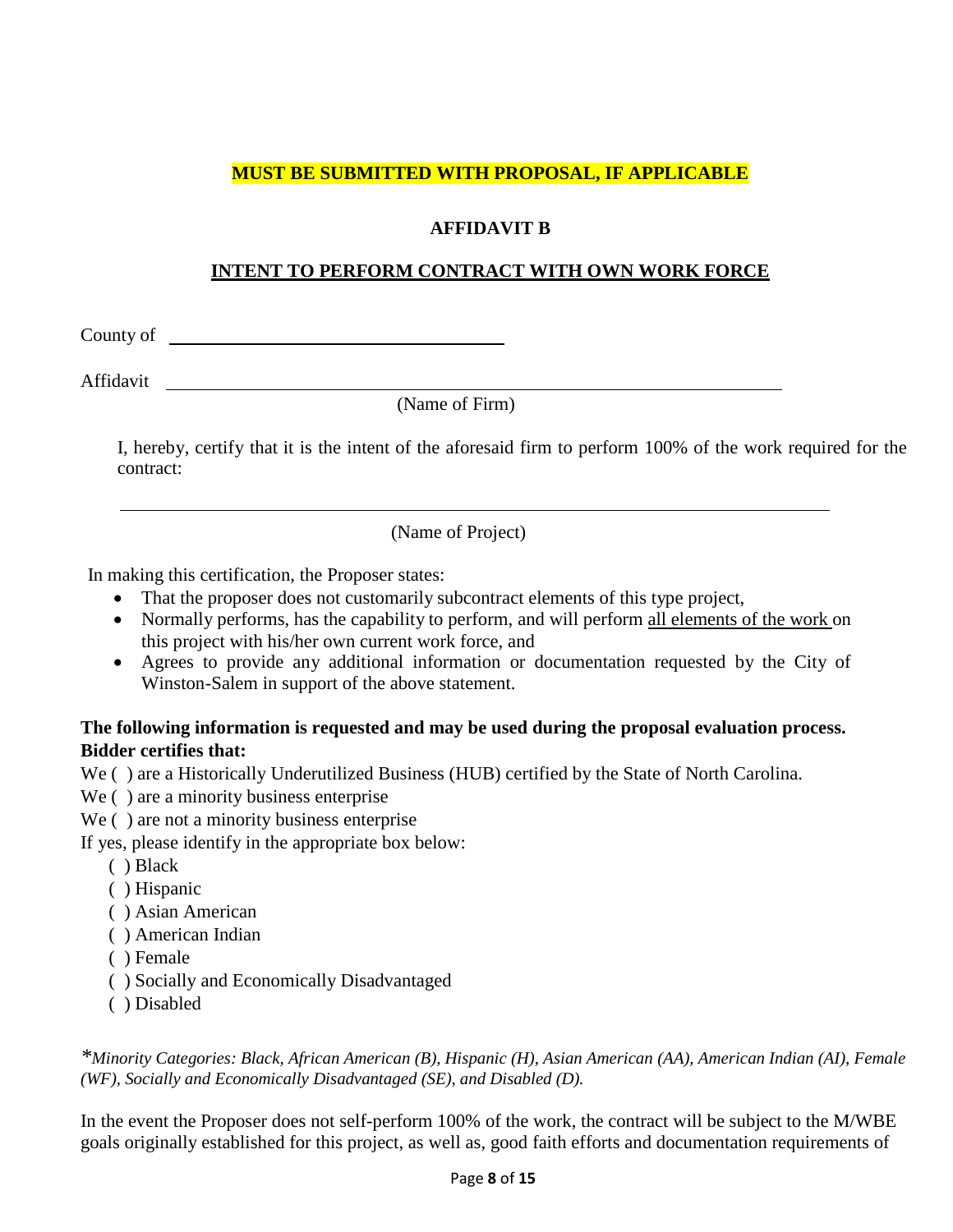this program. The utilization of M/WBE firms accounts for 20% of the evaluation and scoring, and will not be allocated to proposals in which an Affidavit B is submitted. A proposer may meet the 10% goal through the participation of M/WBE sub consultants and/or through their own performance on the project if the proposer is a certified minority and/or woman owned firm.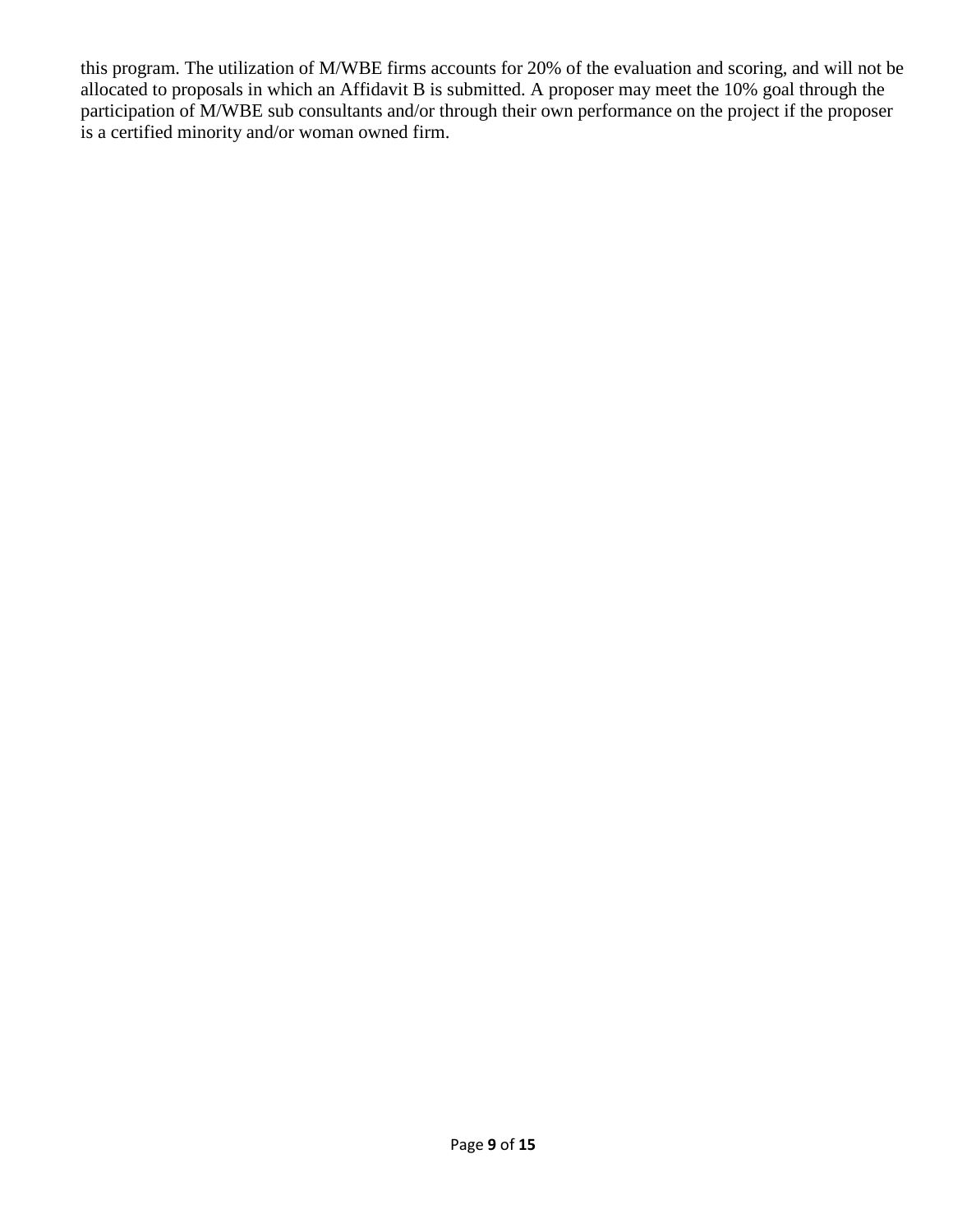# **AFFIDAVIT B CONTINUED**

The undersigned hereby certifies that he/she has read this certification and is authorized to bind the

Proposer to the commitments herein contained.

| Date: $\frac{1}{\sqrt{1-\frac{1}{2}} \cdot \frac{1}{2}}$  |           | Name of Officer:            |  |
|-----------------------------------------------------------|-----------|-----------------------------|--|
|                                                           | Signature |                             |  |
|                                                           | Title     |                             |  |
| me,                                                       |           | Subscribed and sworn before |  |
| This $\_\_\_\_\_\_\$ day of $\_\_\_\_\_\_\_\_\_\_\_\_\.\$ |           |                             |  |
|                                                           |           |                             |  |

SEAL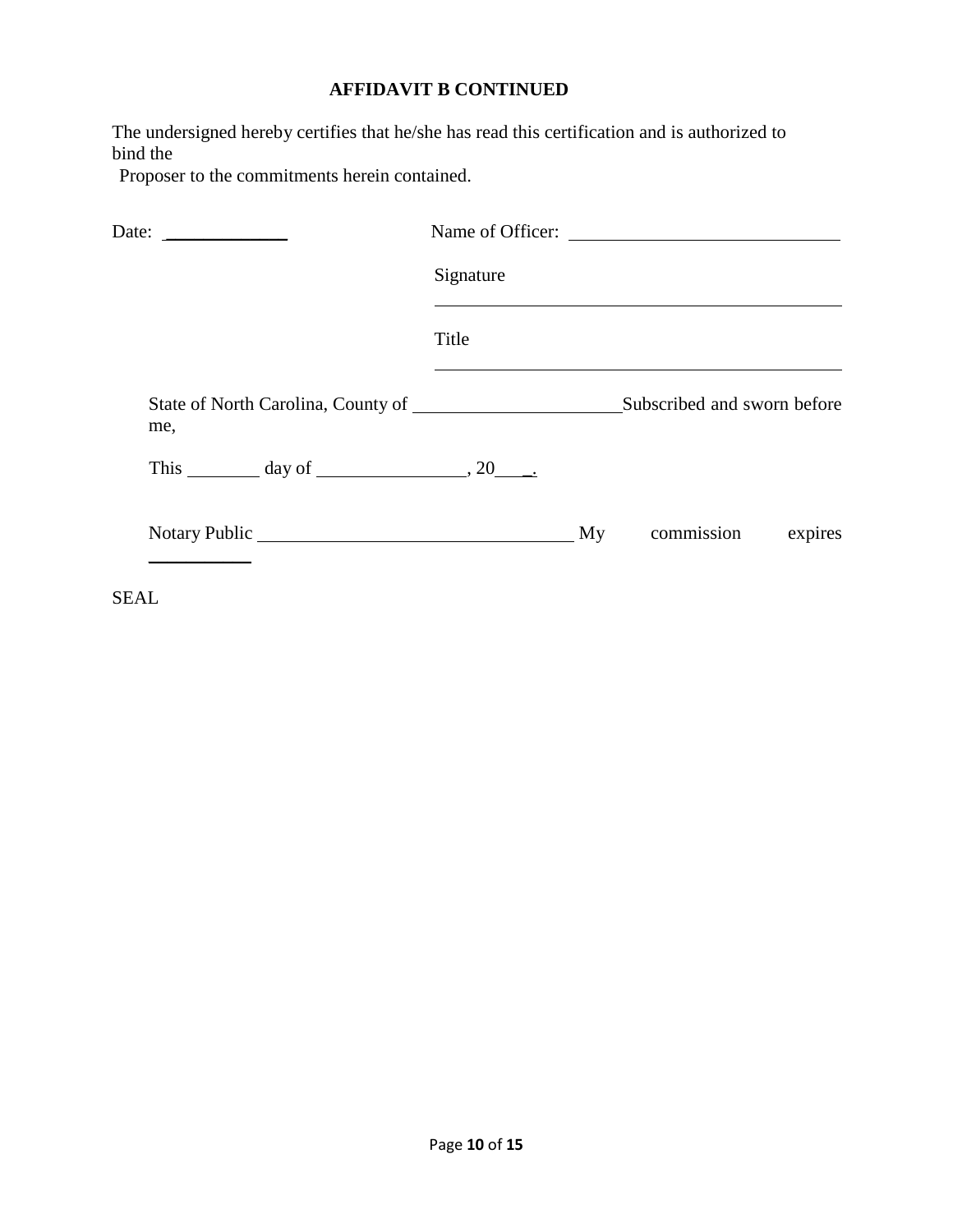#### **AFFIDAVIT "E"**

#### **MINORITY UTILIZATION COMMITMENT FORM**

Project:

Affidavit of:

(Name of Proposer)

**Within thirty (30) days after award of contract**, the Proposer shall file Affidavit E identifying all M/WBE subcontractors for use on this project. No subcontractor who is identified and listed on this form may be replaced, substituted, or supplemented; nor can their scope of work be modified to include a different subcontractor unless:

- (a) Subcontractor's bid is later determined by the Proposer to be non-responsible or nonresponsive, or the listed Subcontractor refuses to enter into a contract for the complete performance of the bid work, or
- (b) With the approval of the City of Winston-Salem M/WBE Office for good cause demonstrated. **Good Faith Efforts** as set forth in the Special Instructions to Proposers shall apply to the selection of a substitute Subcontractor. Prior to substituting a Subcontractor, the Proposer shall identify the substitute Subcontractor and inform the City of Winston-Salem M/WBE Office of its good faith efforts.

| <b>Minority Firm Name</b><br><b>Phone Number</b> | <b>City-State</b> | <b>Minority<br/>Category*</b> | <b>Type of</b><br>Work | <b>Dollar</b><br><b>Value</b> |
|--------------------------------------------------|-------------------|-------------------------------|------------------------|-------------------------------|
|                                                  |                   |                               |                        |                               |
|                                                  |                   |                               |                        |                               |
|                                                  |                   |                               |                        |                               |
|                                                  |                   |                               |                        |                               |

\* Minority Categories: Black, African American (B), Hispanic (H), Asian American (AA), American Indian (AI), Female (WF), Socially and Economically Disadvantaged (SE), and Disabled (D).

Failure to provide the documentation as listed in these provisions may result in rejection of the Bid and award go to the next lowest responsible and responsive bidder.

| Date:                              |        | Name of Officer: |                             |
|------------------------------------|--------|------------------|-----------------------------|
|                                    |        | Signature        |                             |
|                                    |        | Title            |                             |
| State of North Carolina, County of |        |                  | subscribed and sworn before |
| me this                            | day of | .20              |                             |
| Notary Public<br>SEAL              |        |                  | My commission expires       |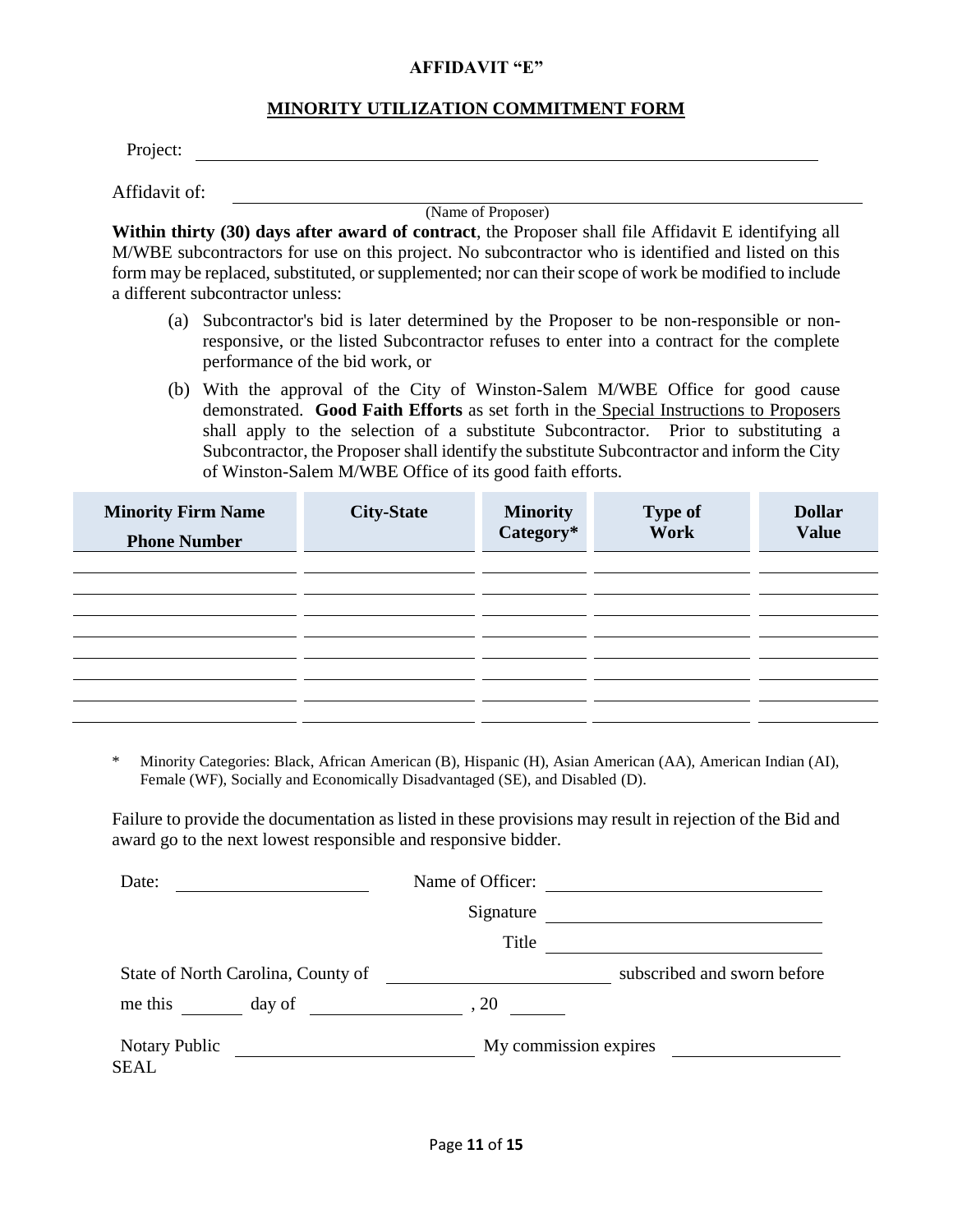# **THIS DOCUMENT MUST BE SUBMITTED WITH EACH PAY REQUEST AND FINAL PAYMENT**

#### **AFFIDAVIT "F"**

#### **MINORITY DOCUMENTATION FOR CONTRACT PAYMENTS**

| Prime Consultant:       |         |
|-------------------------|---------|
| Address & Phone Number: |         |
| Project Name:           |         |
| Pay Application Number: | Period: |

The following is a list of payments to be made to minority business sub-consultants on this project for the above mentioned period.

| <b>Minority Firm</b><br><b>Name and Address</b> | <b>Minority</b><br>Category* | <b>Amount Paid</b><br><b>For This Period</b> | <b>Amount Paid</b><br><b>To Date</b> |
|-------------------------------------------------|------------------------------|----------------------------------------------|--------------------------------------|
|                                                 |                              |                                              |                                      |
|                                                 |                              |                                              |                                      |
|                                                 |                              |                                              |                                      |
|                                                 |                              |                                              |                                      |

|  | * Minority Categories: Black, African American (B), Hispanic (H), Asian American (AA), American |  |  |  |  |  |
|--|-------------------------------------------------------------------------------------------------|--|--|--|--|--|
|  | Indian (AI), Female (WF), Socially and Economically Disadvantaged (SE), and Disabled (D).       |  |  |  |  |  |

| Date:                                                                                                                                                              | Approved/Certified by |                    |
|--------------------------------------------------------------------------------------------------------------------------------------------------------------------|-----------------------|--------------------|
| In addition to the list of payments above, I hereby<br>certify that no sub-consultant that was identified and<br>listed on Affidavit A-Minority Participation/Good | Name:                 |                    |
| Faith Efforts Form, has been replaced without<br>approval from the City of Winston-Salem's M/WBE                                                                   | Title:                |                    |
| Division. Note: Additional M/WBE's can be added<br>for new work only. In this case, please notify<br>M/WBE staff.                                                  | Signature             |                    |
| THE ABOVE MENTIONED PROJECT IS APPROXIMATELY                                                                                                                       |                       | % PERCENT COMPLETE |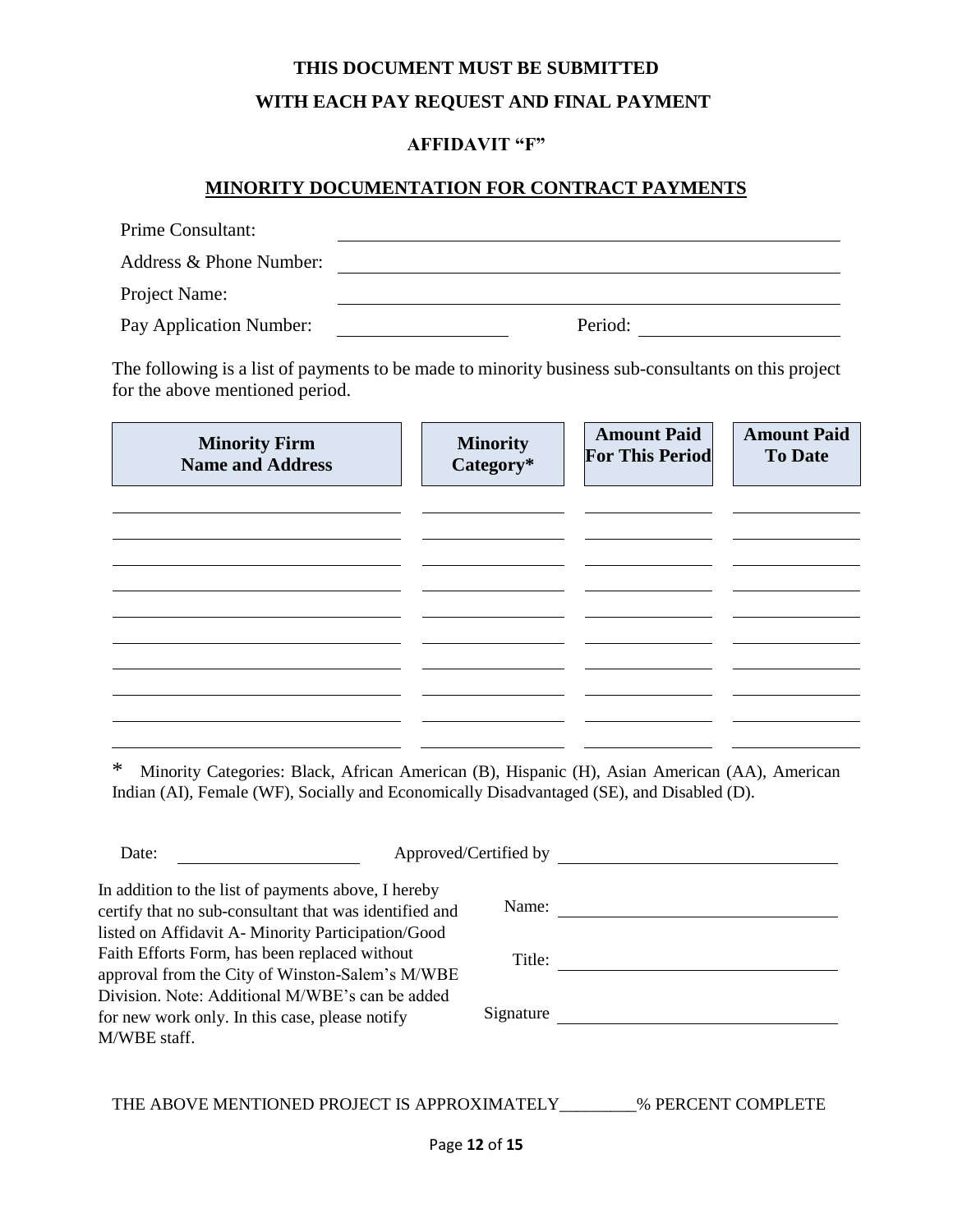## **TO BE COMPLETED AND SUBMITTED PRIOR TO FINAL PAYMENT BEING MADE**

#### **AFFIDAVIT OF PAYMENT TO M/WBE SUBCONSULTANTS**

|                  | The undersigned certifies that     |                                                                                                                                                                  |                  |
|------------------|------------------------------------|------------------------------------------------------------------------------------------------------------------------------------------------------------------|------------------|
| requirements for |                                    | (Name of Proposer)<br>has made payment to all M/WBE sub-consultants listed below in accordance with the contract                                                 |                  |
|                  |                                    | (Name of Project)                                                                                                                                                |                  |
|                  |                                    | Your contractual requirement for this project is 10% with certified M/WBE firms.                                                                                 |                  |
|                  | Sub consultant                     | <b>Address</b>                                                                                                                                                   | Amount<br>Paid   |
|                  |                                    |                                                                                                                                                                  |                  |
|                  |                                    |                                                                                                                                                                  |                  |
|                  |                                    |                                                                                                                                                                  |                  |
|                  |                                    |                                                                                                                                                                  |                  |
|                  |                                    |                                                                                                                                                                  |                  |
|                  |                                    |                                                                                                                                                                  |                  |
|                  |                                    |                                                                                                                                                                  |                  |
|                  |                                    |                                                                                                                                                                  |                  |
|                  | (Attached another sheet if needed) |                                                                                                                                                                  |                  |
|                  |                                    |                                                                                                                                                                  |                  |
|                  |                                    | Authorized Signature                                                                                                                                             |                  |
| On this          |                                    | $\frac{1}{\sqrt{2\pi}}$ day of $\frac{1}{\sqrt{2\pi}}$ , $\frac{1}{\sqrt{2\pi}}$ , $\frac{1}{\sqrt{2\pi}}$ , $\frac{1}{\sqrt{2\pi}}$ (Name of Authorized Person) |                  |
|                  |                                    | appeared before me, being personally known, being duly sworn, did execute the foregoing<br>affidavit, and did so state that he/she was properly authorized by    |                  |
|                  |                                    | to execute the affidavit and did so on his/her free act and deed.                                                                                                | (Name of Bidder) |
| Notary Public    |                                    | My commission expires <b>My</b> commission expires                                                                                                               |                  |
| <b>SEAL</b>      |                                    |                                                                                                                                                                  |                  |
|                  |                                    | <b>TO BE COMPLETED BY CITY</b>                                                                                                                                   |                  |
|                  |                                    | <b>M/WBE SPENDING</b>                                                                                                                                            |                  |
|                  |                                    |                                                                                                                                                                  |                  |
|                  |                                    |                                                                                                                                                                  |                  |
|                  |                                    | Original Proposal Cost: \$                                                                                                                                       |                  |
|                  | Contractual Requirement: M/WBE 10% |                                                                                                                                                                  |                  |
|                  |                                    |                                                                                                                                                                  |                  |
|                  |                                    |                                                                                                                                                                  |                  |
|                  |                                    | <b>M/WBE Staff</b>                                                                                                                                               |                  |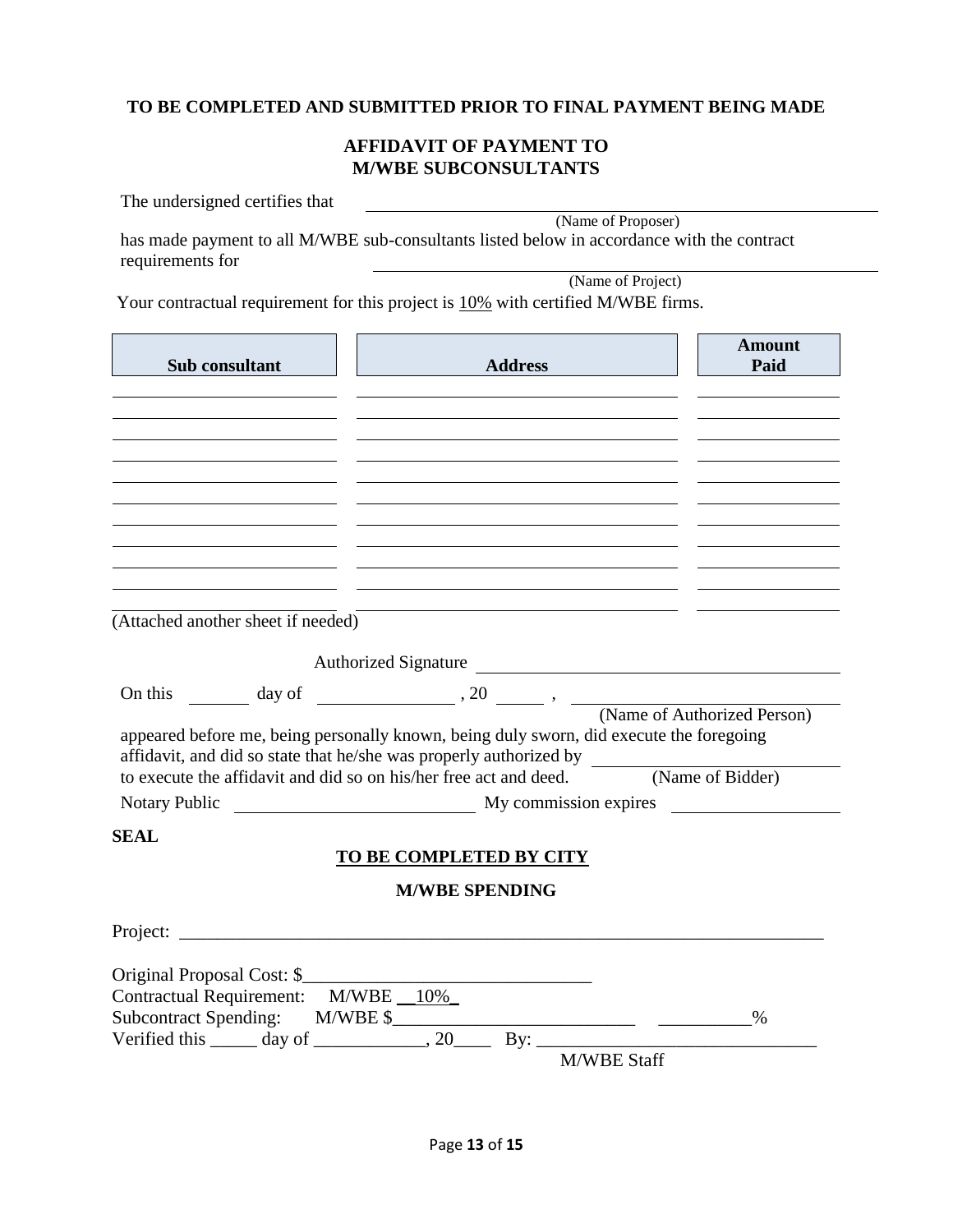#### **MWBE Replacement Request Form**

It is the policy of Winston-Salem and the Winston-Salem/Forsyth County Utility Commission (an agency of the City of Winston Salem), that minority and women-owned business enterprises shall have an equal opportunity to participate in the performance of contracts financed in whole or in part with the City and/or Commission funds.

In accordance with the "Minority Utilization Commitment Form-Affidavit E", no sub-consultant who is identified and listed on this form may be replaced with a different sub-consultant unless: A) the sub-consultant's proposal is later determined by the consultant to be non-responsible or nonresponsive, or the listed sub-consultant refuses to enter into a contract for the complete performance of the work, or

B) With the approval of the City of Winston-Salem's M/WBE Division, good cause has been demonstrated. Prior to substituting a sub-consultant, the Consultant shall identify the substitute sub-consultant and inform the City of Winston-Salem's M/WBE Division of its good faith efforts; including the M/WBE Replacement Request Form. In order to meet the terms stated above, an M/WBE Replacement Request Form must be completed. Replacement of an M/WBE without written approval from M/WBE Staff is a violation of contract provisions and may result in the Consultant being disqualified from submitting proposals on future City and/or Commission projects.

If a committed M/WBE sub-consultant is terminated for a good cause, the Consultant shall make a Good Faith Effort to find another M/WBE sub-consultant to substitute for the terminated M/WBE. This Good Faith Effort shall be directed at finding another M/WBE to perform at least the same amount of work under the contract as the M/WBE that was terminated, to the extent needed to meet the contract goal established for the project.

#### **Replacement M/WBE: \_\_\_\_\_\_\_\_\_\_\_\_\_\_\_\_\_\_\_\_\_\_\_\_\_\_\_\_\_\_\_\_\_\_\_\_\_\_\_\_\_\_\_\_\_\_\_\_\_\_\_\_\_\_\_\_\_\_**

Amount of Subcontract:

Work to be performed:

| New Committed M/WBE Signature: | Date: |
|--------------------------------|-------|
|                                |       |

By signing this document, the Consultant, M/WBE, and City of Winston Salem's M/WBE Division acknowledges that the 5 days to respond was given, and concurs with the process of replacing the named M/WBE sub-consultant.

\_\_\_\_\_\_\_\_\_\_\_\_\_\_\_\_\_\_\_\_\_\_\_\_\_\_\_\_\_\_\_\_\_\_\_\_\_\_\_\_\_\_\_\_\_\_\_\_\_\_\_\_\_\_\_\_\_\_\_\_\_\_\_\_\_\_\_\_\_\_\_\_\_\_\_\_\_\_ Original M/WBE Signature (where possible) Date \_\_\_\_\_\_\_\_\_\_\_\_\_\_\_\_\_\_\_\_\_\_\_\_\_\_\_\_\_\_\_\_\_\_\_\_\_\_\_\_\_\_\_\_\_\_\_\_\_\_\_\_\_\_\_\_\_\_\_\_\_\_\_\_\_\_\_\_\_\_\_\_\_\_\_\_\_\_

Consultant Signature Date

\_\_\_\_\_\_\_\_\_\_\_\_\_\_\_\_\_\_\_\_\_\_\_\_\_\_\_\_\_\_\_\_\_\_\_\_\_\_\_\_\_\_\_\_\_\_\_\_\_\_\_\_\_\_\_\_\_\_\_\_\_\_\_\_\_\_\_\_\_\_\_\_\_\_\_\_\_\_